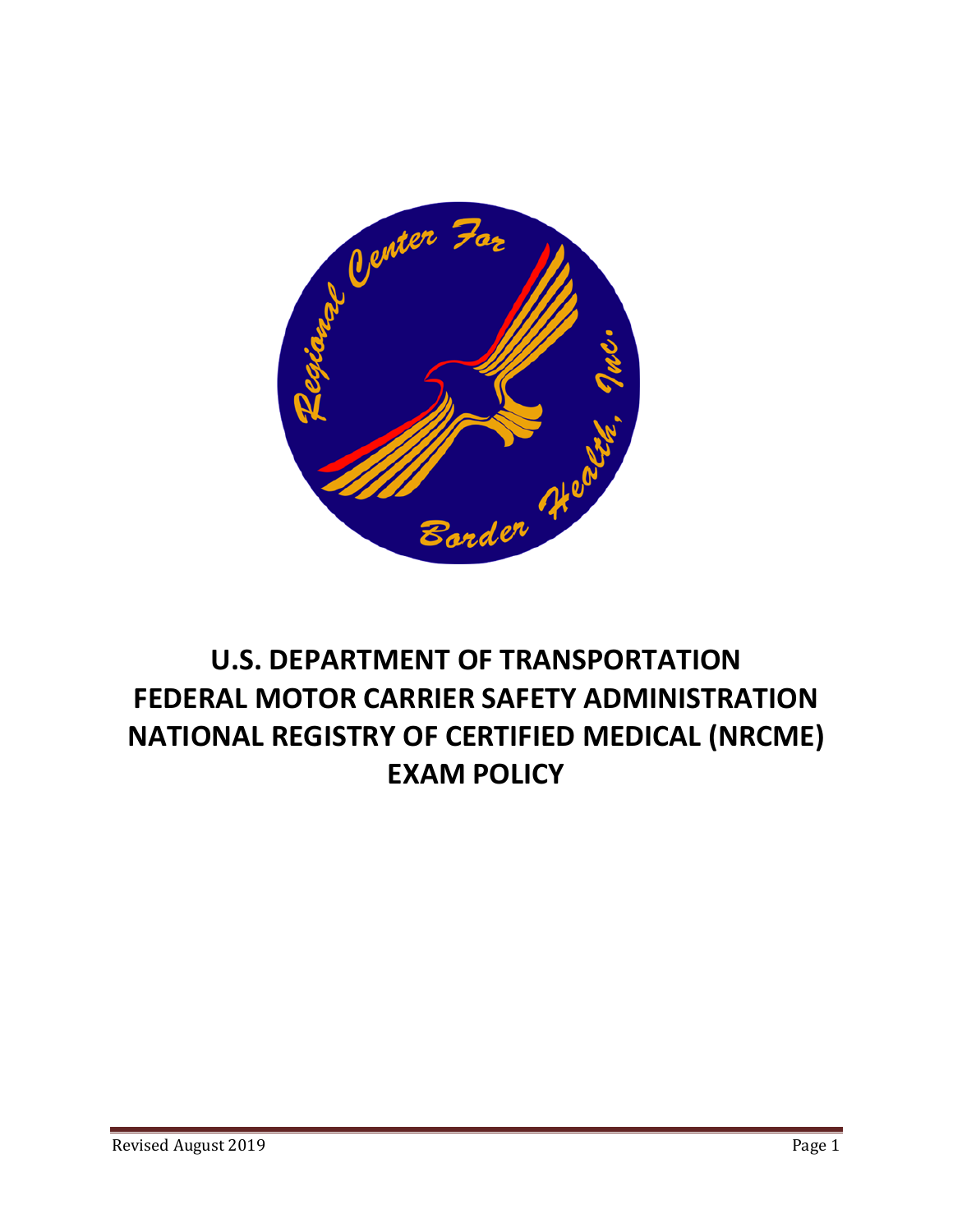# **FMCSA EXAM POLICY**

The National Registry of Certified Medical Examiners (National Registry) is a Federal Motor Carrier Safety Administration (FMCSA) program. It requires all medical examiners (MEs) who wish to perform physical examinations for interstate commercial motor vehicle (CMV) drivers to be trained and certified in FMCSA physical qualification standards. Medical examiners that have completed the training and successfully passed the test are included in an online directory on the National Registry website.

To receive updates and information about FMCSA medical programs and the National Registry system, sign up for the National Registry listserv. http://nrcme.fmcsa.dot.gov/ContactNR.aspx

The Regional Center for Border Health, Inc. / College of Health Careers is committed to providing testing accommodations to individuals who take the (ME) Medical Examiners Certification exam.

# **SCHEDULEING OF THE NRCME EXAM**

- Individuals must go to https://nationalregistry.fmcsa.dot.gov to find links to a testing organization approved to administer the FMCSA Medical Examiner Certification exam.
- Schedule a date and time to take the exam.

The Regional Center for Border Health, Inc. /College of Health Careers does not offer online exam scheduling. Individuals must call (928) 315-7600 to schedule an exam appointment, Monday through Friday; 8:00 a.m. – 5:00 p.m.

Individuals must have their National Registry Number for scheduling an examination appointment. They will need to provide the information to the customer service representative when calling to schedule. The customer service representative will ask the individual to provide the preferred test date. The first available time slot on the date will be offered to the individual. If the preferred appointment date is not available; the customer service representative will provide the next available appointment.

#### **RESCHEDULE**

Individuals that need to re-schedule or confirm their test date must call (928) 315-7600; Monday through Friday;  $8:00$  a.m.  $-5:00$  p.m. A \$25.00 fee will apply.

#### **CANCELLATION**

Individual that need to cancel their exam date must call (928) 315-7600; Monday through Friday; 8:00 a.m. - 5:00 p.m. A \$40.00 fee will apply.

#### **PAYMENT**

A payment of \$80.00 must be made in full before the individual's exam appointment. RCBH/CHC accepts all major credit cards, cash, or money orders.

RCBH/CHC has flexible payment option for businesses. RCBH accepts vouchers/invoices.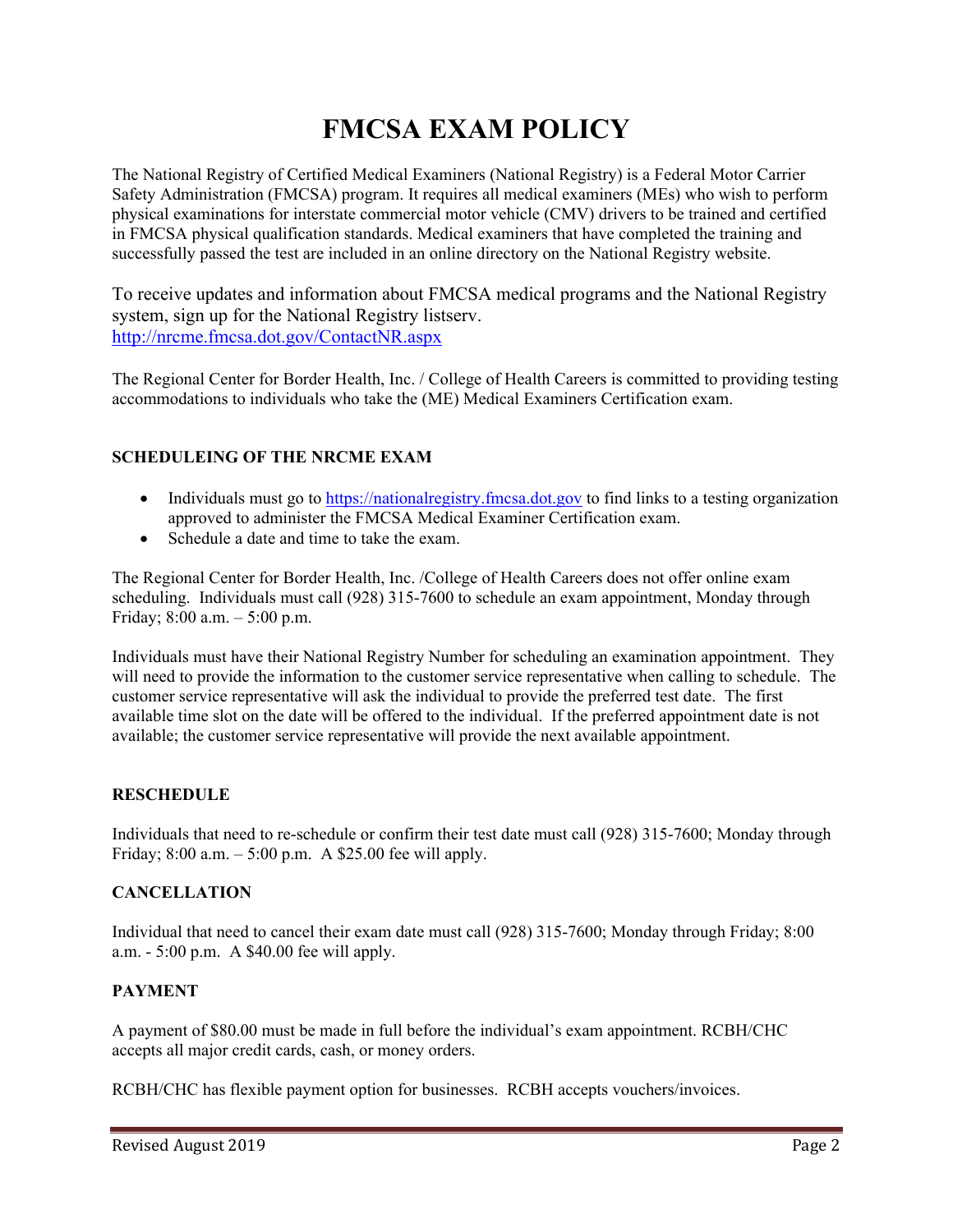### **EXAM PREPARATION**

Individuals should review the study guides or other resource materials that were covered for the exam. The more the individual studies and reviews the materials; the more it will help them become more confident and comfortable on the exam day. Individuals should arrive at the test center 15 minutes early to get settled before the exam.

Any materials that the individual is permitted to have such as paper or a calculator will be provided to them at the test center.

The FMCSA Medical Examiner Certification Test is a (2) two hour multiple choice, timed exam. The exam contains 120 questions. Once the individual begins the (2) two hours timed exam; it will run continuously with no pauses.

### **WHAT TO BRING ON THE DAY OF THE EXAM**

At the time of the exam, individuals will be required to present the following items:

- 1. Valid Medical License
- 2. Training Certificate
- 3. Valid Government-issued photo identification (ex: U.S. Driver license, State ID, U.S. passport, military ID card, Permanent resident card, etc.)

The name used to schedule the appointment must exactly match the name shown on the identification card.

NCRCME regulations prohibit RCBH/CHC from administering the exam without all three requirements. If the individual arrives at the test center without these requirements, they will not be permitted to test and the examination fee **will not** be refunded.

#### **SECURITY**

RCBH/CHC ensures that every individual who is eligible to test are allowed to test while assuring that no one has an unfair advantage. RCBH/CHC proctor is trained to recognized potential exam security breaches. RCBH/CHC enforces test security in every process and procedure to provide to test takers a fair exam experience. The following is implemented:

- 1. RCBH/CHC personnel will proctor and monitor all exams to ensure the highest level of security.
- 2. RCBH/CHC personnel operate in a diligent manner to promote honesty, integrity, and fairness in all exams
- 3. RCBH/CHC personnel operate under the guidelines of equal opportunity, affirmative action, and the American with Disabilities Act (ADA), and other local, state, and federal regulations.
- 4. RCBH/CHC personnel protect the integrity of the exam.
- 5. RCBH/CHC personnel protect the confidentiality and rights of privacy of the examinees and staff.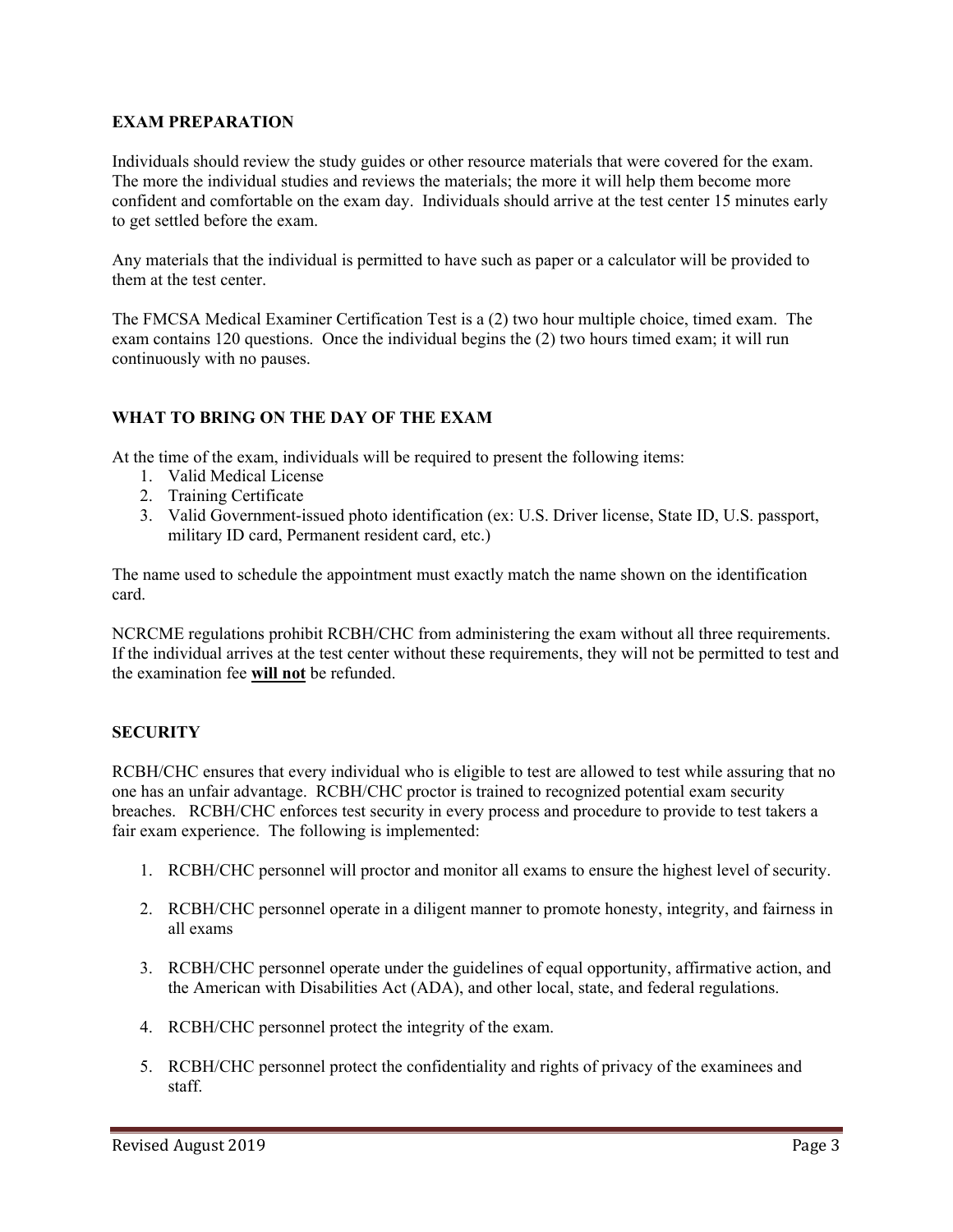- 6. RCBH/CHC personnel adhere to the FMCSA requirements in the administration of the exam.
- 7. RCBH/CHC personnel treat examinees in a fair, courteous, professional, and nondiscriminatory manner.
- 8. RCBH/CHC personnel address examinees concerns with empathy while maintaining the integrity of the administration.
- 9. RCBH/CHC personnel make referral to other campus offices and testing resources, as needed to provide students with the most appropriate service of the institution and community.
- 10. RCBH/CHC personnel are train in the appropriate FMCSA guidelines.
- 11. RCBH/CHC personnel disseminate on-going surveys to the attendee's to evaluate the facility.
- 12. RCBH/CHC proctor will not answer any questions concerning the exam content or requests for interpretation during the exam. If the individual has a comment he/she can submit their comment directly to FMCSA.
- 13. RCBH/CHC Director of Clinical and Curriculum Development will ensure all exam materials are kept in a lock filing cabinet. The Director of Clinical and Curriculum Development and Testing Program Coordinator will be the only key personnel who have access to the exam.
- 14. To protect the privacy of all individuals taking the exam, RCBH/CHC can neither confirm nor deny if any particular individual is present or scheduled to take the exam.

# **EXAM REGULATIONS**

- 1. Individuals will be continuously monitored by a proctor and a physical walk-through will be conducted during the exam.
- 2. Individuals will be required to sign in and sign out on the test center roster each time they leave the exam room. Individuals must show their ID to the Test Center Proctor in order to be readmitted to the test room.
- 3. Individuals are prohibited from communicating, publishing, reproducing or transmitting any part of their exam, in any form or by any means, verbal or written for any purpose.
- 4. Individuals must not speak to other participants or refer to their materials, written notes, or computer screens during the exam.
- 5. Individuals must not use written notes, published materials, or testing aids except for those that are allowed by the test sponsor.
- 6. Individuals are allowed to bring supplies such as pens and pencils. However, RCBH/CHC personnel will have them available during the exam.
- 7. Individuals must wear all clothing and jewelry items at all times. Individuals will not be allowed to remove personal items. However, individuals may remove all personal items before entering the exam room.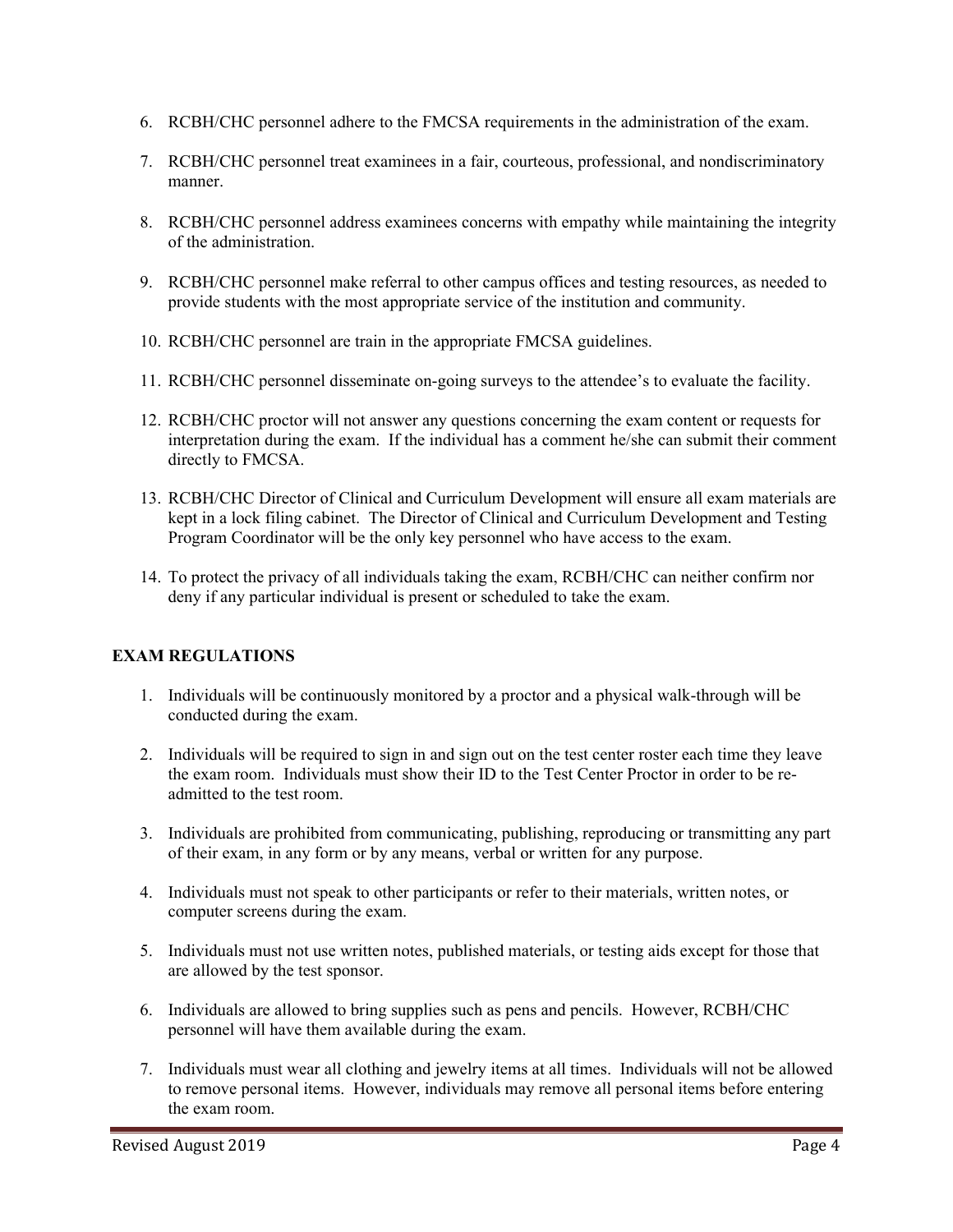- 8. Individuals will be asked to empty their pockets and turn off their cell phones when entering the exam room. If the individual refuses then he/she cannot test.
- 9. Individuals will be asked to empty their pockets prior to every entry into the exam room to confirm that they have no prohibited items.
- 10. Individuals will be asked to raise their pants legs above their ankle and pull their sleeves up (only if long sleeves are worn) prior to entering into the exam room.
- 11. Individuals are **not** permitted to bring cameras, notes, documents, audio or video recorders, personal digital assistants (PDAs) pagers or calculators in the exam area.
- 12. Individuals are **not** permitted to bring guest, visitors or family members in the exam room.
- 13. Individuals are **not** permitted to bring personal items, including purses, business cases, backpacks, valuables, watches, photographic equipment or weapons. Only keys and wallets are permitted.
- 14. Individuals are **not** permitted to eat, drink, and smoke inside the exam room.
- 15. Individuals must return all materials issued by RCBH/CHC at the end of the exam.
- 16. Individual's exam does **not** have a scheduled break. The exam will run continuously with no pauses
- 17. If the individual leaves the room during the exam then the person must return to the original assigned seat.
- 18. Individuals who need access to an item stored in the exam center such as food or medication, the individual must inform RCBH/CHC personnel before they retrieve the item. Individuals are **not** permitted to access any items.
- 19. Individuals must conduct themselves in a civil manner at all times when on the premises of RCBH/CHC. Exhibiting abusive behavior towards RCBH/CHC or any other personnel of the facility may result in criminal prosecution.

# **EXAM PROCEDURE**

The computer will be tracking the time it takes to complete the exam. However, the computer terminates the test when it reaches the time limit, regardless of whether the individual completed the exam. Individuals will take a multiple choice exam. The individual score is based on the total number of correct responses.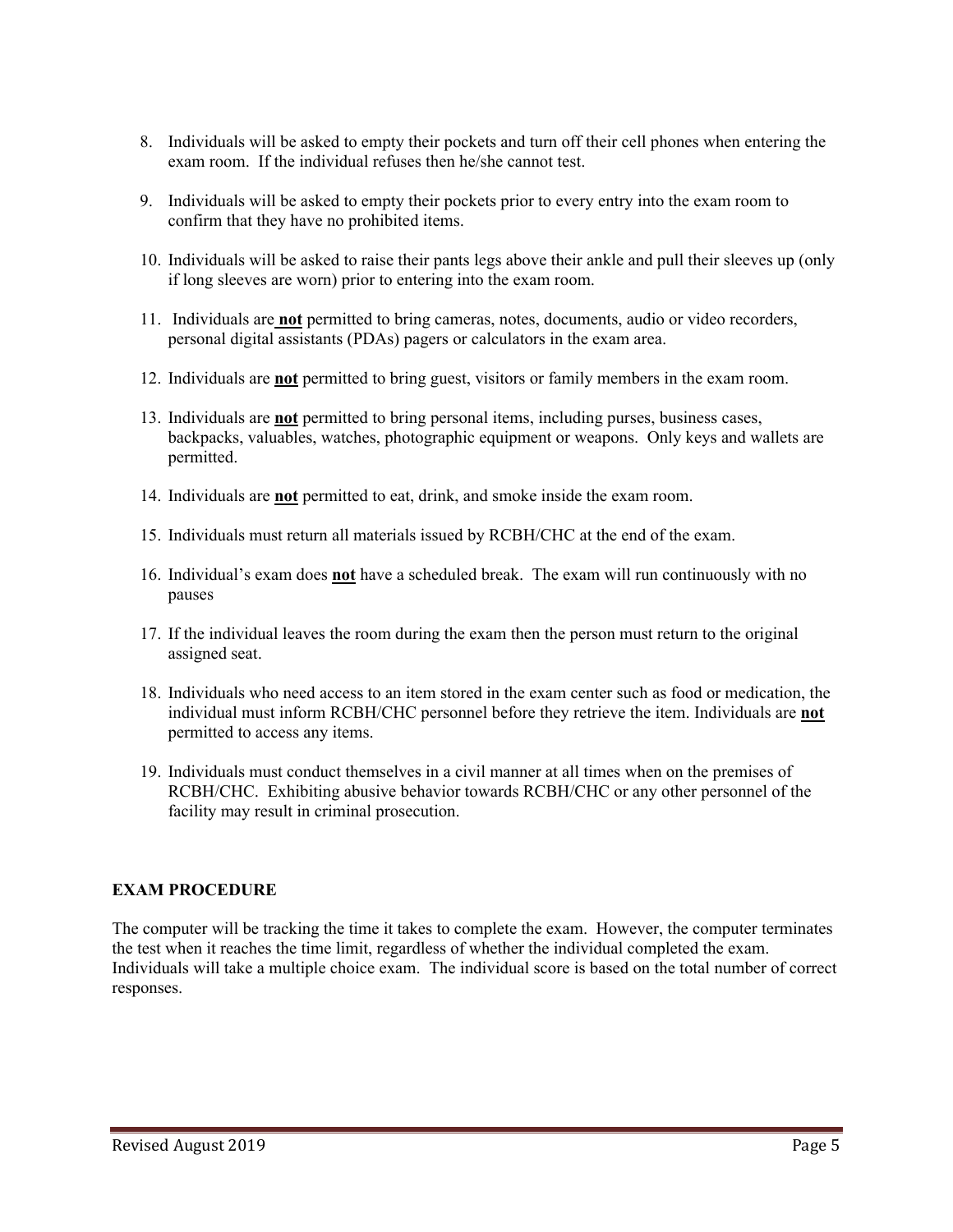# **EXAM RESULTS**

RCBH/CHC delivers the exam on behalf of FMCSA. RCBH/CHC will send the exam results to FMCSA. FMCSA will send an email to the candidate and notify them of their certification status. FMCSA will issue a National Registry certificate and mail it out to the candidate.

### **RETESTING**

Individuals are permitted to take the exam as many times as the person wishes too, though there is a mandatory 30 day waiting period. However, the individual must pass the certification exam within 3 years after completing the initial training for initial certification or for reinstatement if FMCSA requires the medical examiner candidate to retake the initial training.

### **STAFFING**

- RCBH/CHC Testing Program Coordinator will be the responsible staff to administer the FMCSA exam.
- RCBH/CHC Testing Program Coordinator will submit the exam results to FMCSA.
- RCBH/CHC Testing Program Coordinator is knowledgeable about the exam policies and procedures.
- RCBH/CHC Testing Program Coordinator will report to the Campus Administrator all incidents occurring during the exam, irregularities, facility problems, and examinee concerns.
- RCBH/CHC Testing Program Coordinator will maintain direct contact with FMCSA personnel.
- RCBH/CHC will maintain the adequate staff to cover for testing demands.
- RCBH/CHC Testing Program coordinator will participate in professional development activities to stay current with trends in testing.
- RCBH/CHC Campus Administrator will conduct training for testing personnel. The training will include test administration, including management of emergency situations such as fire or illness.
- RCBH/CHC personnel understand the importance of test security and the implications of testing irregularities.

# **EXAM LOCATION**

The Regional Center for Border Health, Inc. /College of Health Careers is located at 950 E. Main St. Building A, Somerton, AZ 85350. The building is located next to the San Luis Walk-In Clinic with access to public transportation. Additional parking is available in the back and side of the building.